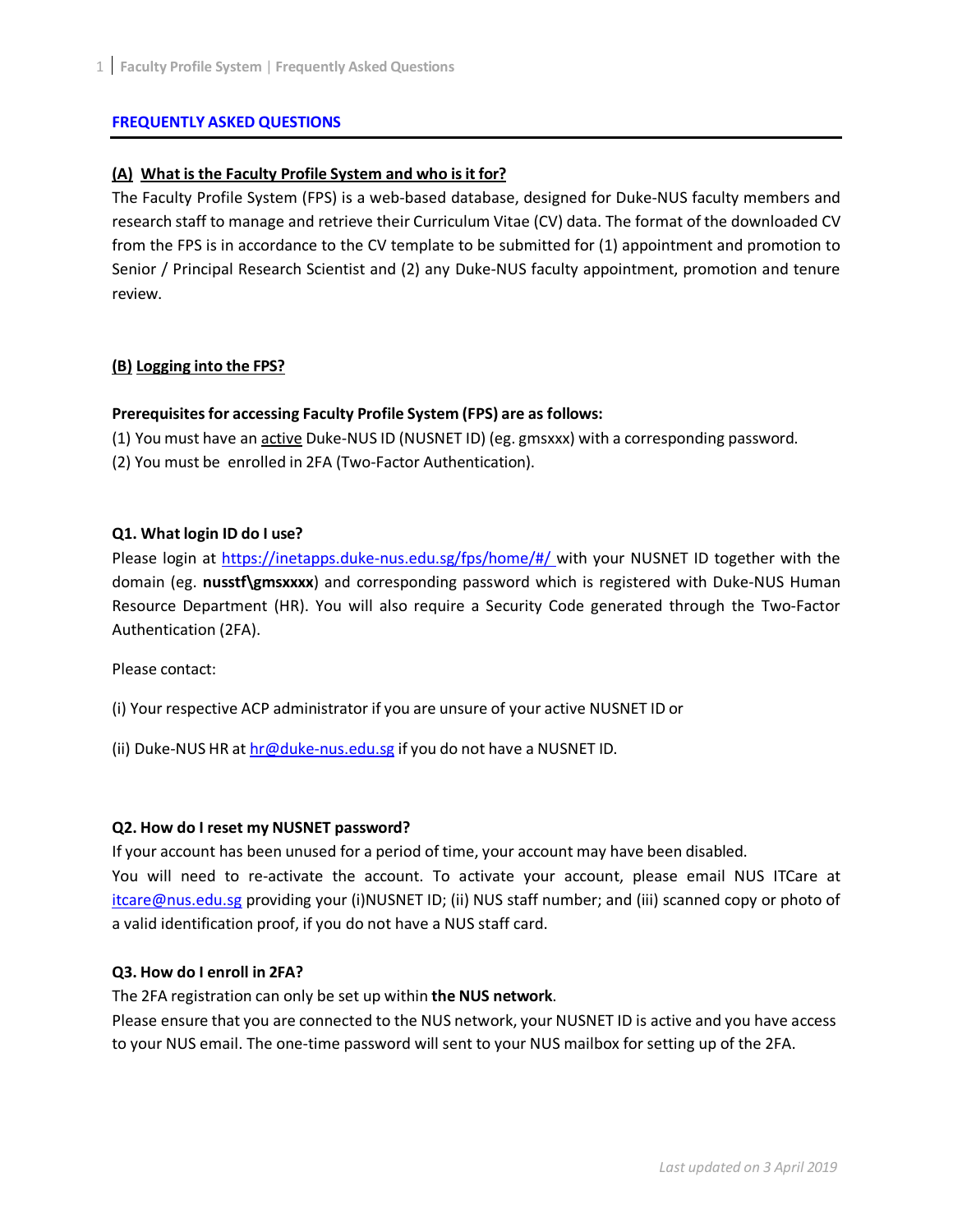Please visit the 2FA Service Portal <https://inetapps.nus.edu.sg/2fa/> for more details and support pertaining to 2FA.

If you require any technical assistance, please refer to the following options:

# *Option 1*

If you are based in Duke-NUS, you may visit the Duke-NUS IT Department at #04-38 (Level 4) or contact Mr Htike Lin Win Maung at [htike.linwinmaung@duke-nus.edu.sg](mailto:htike.linwinmaung@duke-nus.edu.sg) / DID: (65) 66012585.

# *Option 2*

If you are not based in Duke-NUS or any other NUS Campuses (e.g. SingHealth Institutions), you can provide your VIP Access Credential ID and send a scanned copy or photo of your NUS staff card to NUS ITCare at [ITCare@nus.edu.sg. P](mailto:ITCare@nus.edu.sg)lease provide your NUSNET ID, staff number and valid identification proofs if you do not have a NUS staff card.

The installation guide for the VIP Access is available at [https://inetapps.nus.edu.sg/2fa/start.html. T](https://inetapps.nus.edu.sg/2fa/start.html)he Credential ID is auto-generated through the VIP Access App upon installation. Please see below a sample Credential ID generated through the VIP Access Mobile App installed on a smartphone and VIP Access Desktop App installed on the desktop.



VIP Access Mobile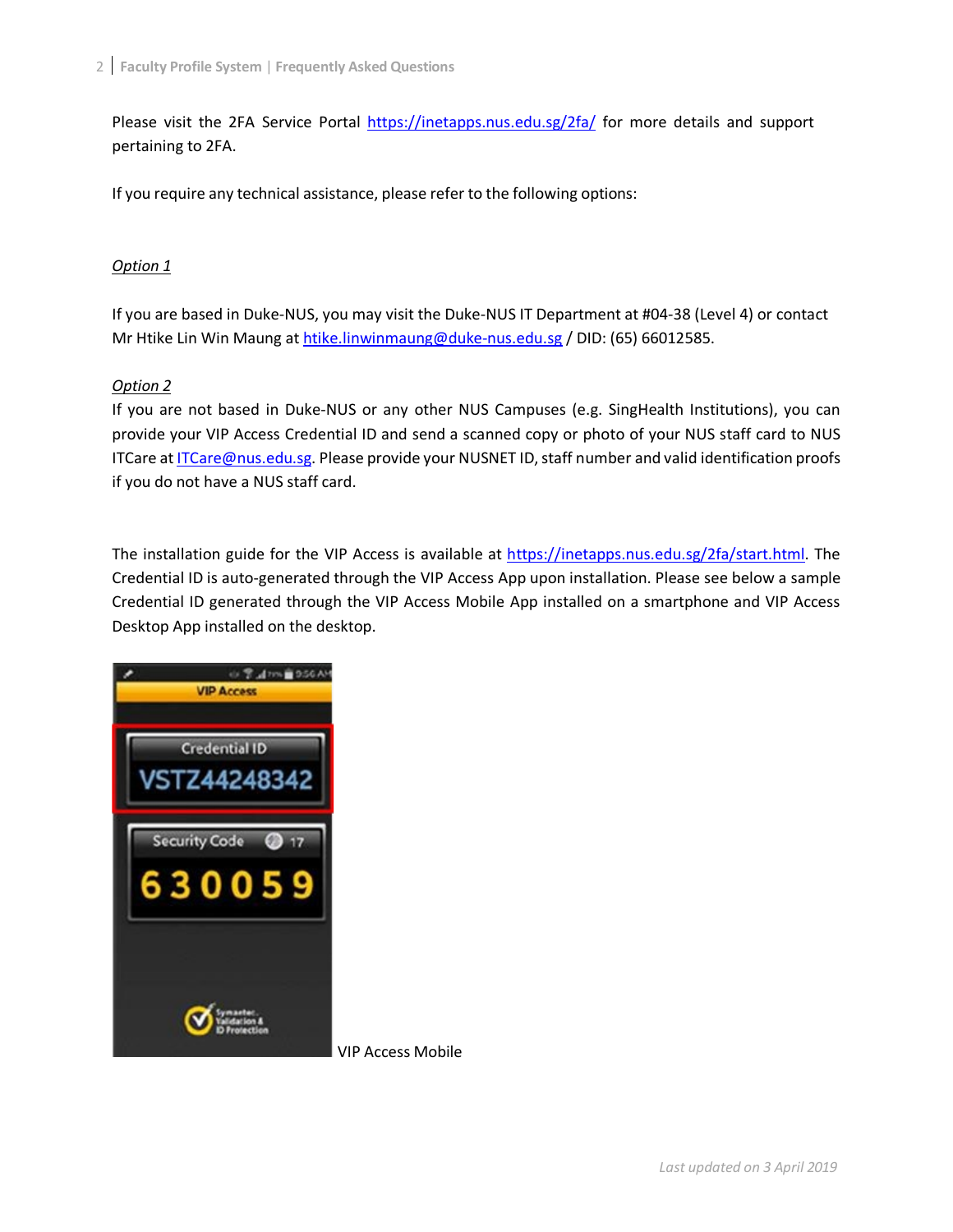

VIP Access Desktop

# **Q3. How do I de-register my VIP credential from a device and change it to another device?**

You are allowed to use only one device as your VIP credential. If you decide to change your VIP credential from one device to another, your current device will have to be de-registered first before you can register a new device as your VIP credential.

Please visit <https://inetapps.nus.edu.sg/2fa/deregister.html> for a step-by-step guide on how to deregister your device.

(Please note, 2FA registration and De-registration can only be done within NUS Network)

# **(C) Assigning Of Viewing And Editing Rights**

# **Q1. As a faculty member, am I able to assign viewing and editing rights of my CV to someone else?** Yes.

### **Q2. Who can I assign rights too?**

You may assign viewing and editing rights to any Duke-NUS staff member. E.g. you may assign viewing and editing rights to your Duke-NUS personal assistant or administrative staff.

### *Please note the following:*

(i) The party whom you have assigned rights to will be able to view your personal information. (ii) Non-Duke-NUS staff members do not have access to the FPS, i.e. you will not be able to assign viewing or editing rights to them.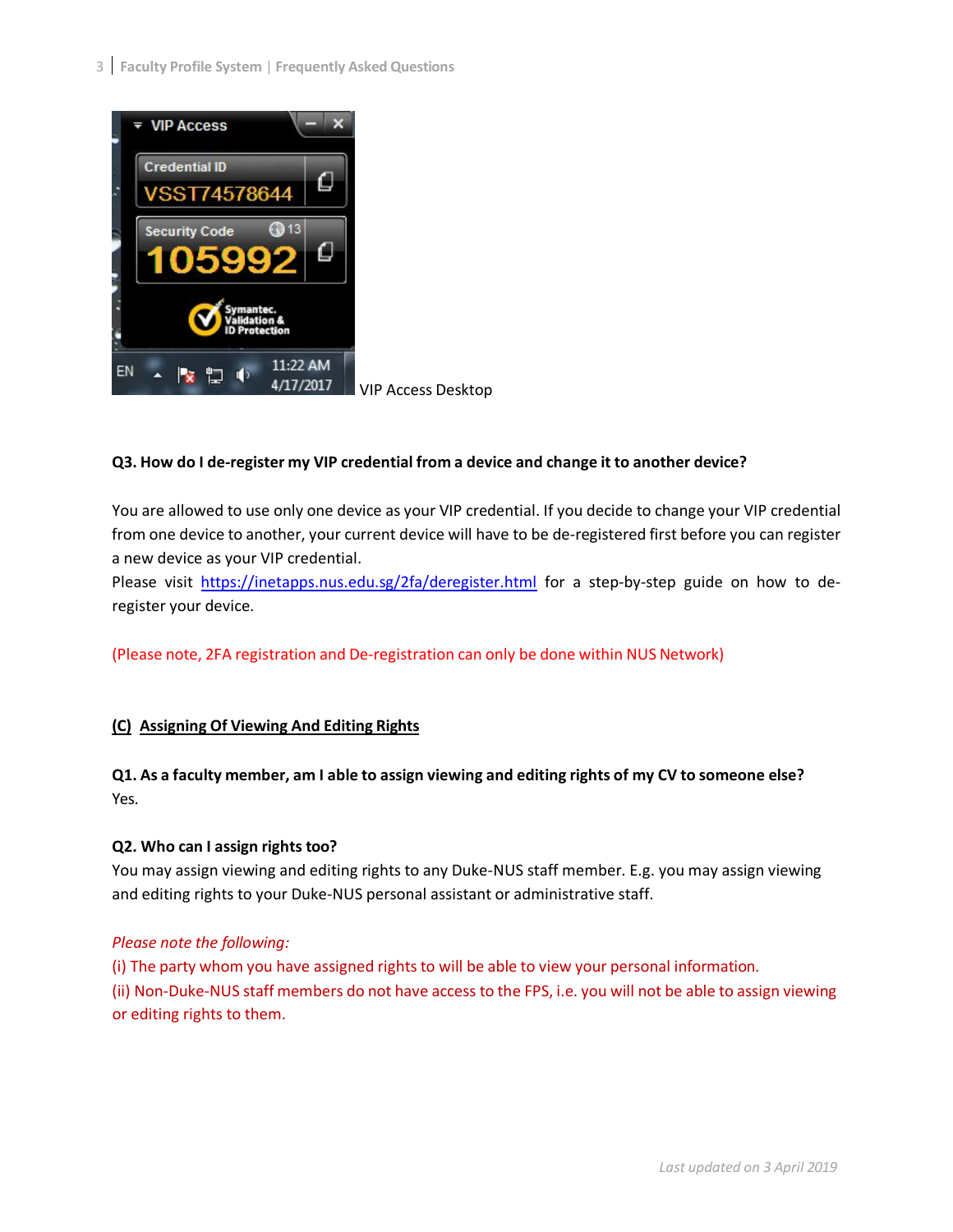### **Q3. How do I assign viewing or editing rights of my CV?**

Please refer to Appendix 1 user guide "*Guide to Assign Viewing / Viewing & Editing Rights to Other User*".

# **Q4. If I have been given rights, how do I accessthe FPS to view/edit on behalf of the researcher / faculty member?**

Please refer to Appendix 2 user guide "*Guide for Authorised User to View and/or Edit Other Faculty Member / Research Staff's CV information*".

# **(D) Personal Information**

### **Q1. How do I update my particularsin the "Personal Information" section?**

Personal particulars are automatically retrieved directly from NUS' SAP and Duke-NUS HR's systems, and hence are not editable on this platform.

(i) You may update your Address and Personal Contact at the NUS Staff Portal.

Go to<https://staffportal.nus.edu.sg/staffportal/portal/> and click on "More…" under "eServices" column on the left. Click on "my Contact" folder followed by "Update address & contact". Please note that the update will take up to 24 hours to be in effect.

(ii) To update all other personal particulars, such as Education background and Nationality etc., please contact your offices' respective Duke-NUS HR partners. Please note that supporting documents, such as certificates and passport / NRIC, are required before HR can carry out the respective update.

| <b>Faculty member's office</b>                     | <b>HR</b> partner                             |
|----------------------------------------------------|-----------------------------------------------|
| Office of Academic and Clinical Development (OACD) | Ms Alvina Wong<br>alvina.wong@duke-nus.edu.sg |
|                                                    | $(+65)$ 6601 2682                             |
| Office of Education (OoE)                          | Ms Yeo J-Min                                  |
|                                                    | jmin.yeo@duke-nus.edu.sg                      |
|                                                    | $(+65)$ 6601 3096                             |
| Office of Research (OoR)                           | Ms Tan Siew Khim                              |
|                                                    | Siewkhim.tan@duke-nus.edu.sg                  |
|                                                    | $(65)$ 6516 1761                              |
|                                                    | Ms Carolina Tan                               |
|                                                    | Carolina.tan@duke-nus.edu.sg                  |
|                                                    | (65) 6516 7929                                |
|                                                    | Ms Steffie Wang                               |
|                                                    | Steffie.wang@duke-nus.edu.sg                  |
|                                                    | $(65)$ 6601 3559                              |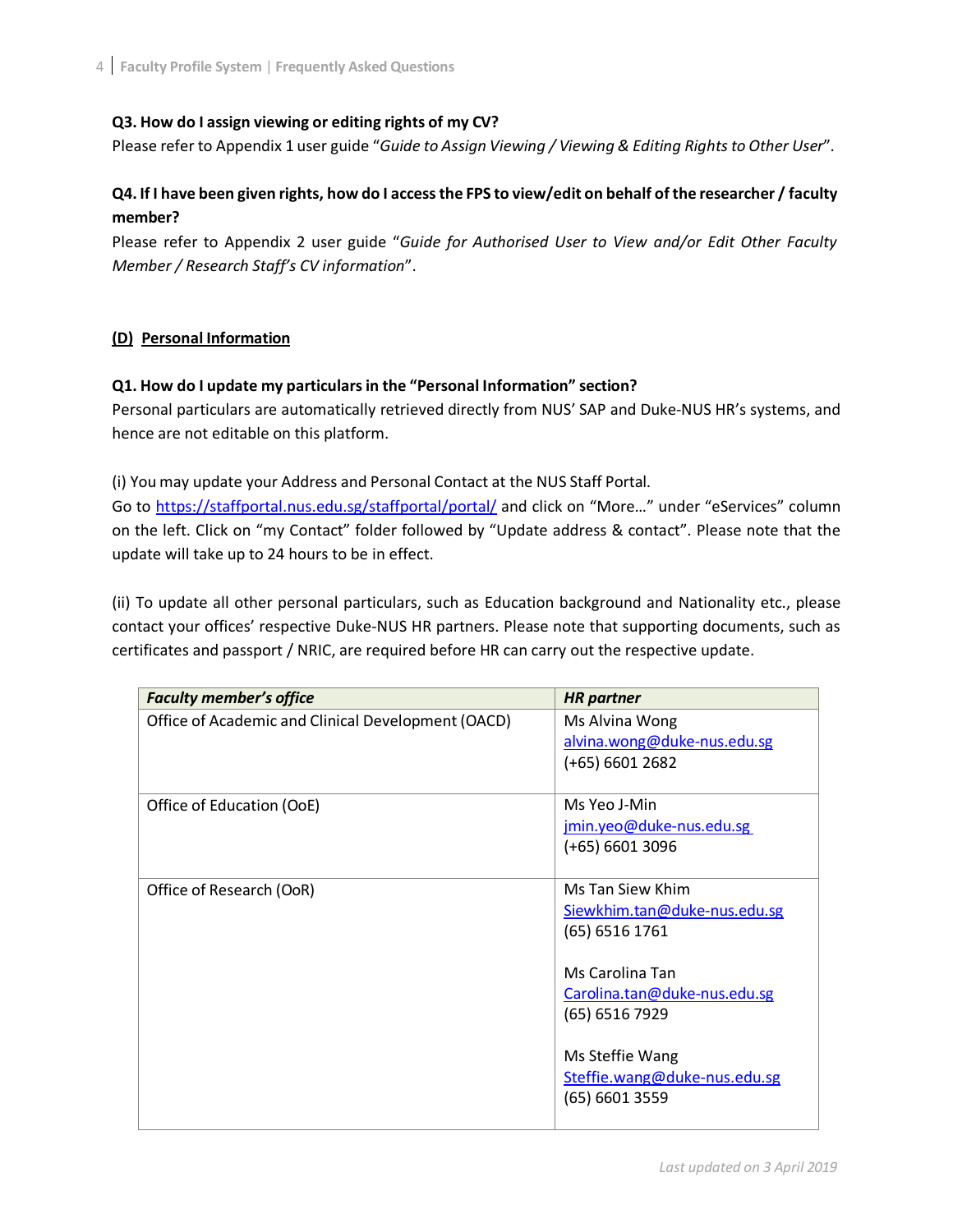# **(E) Publications**

# **Q1. What is a PubMed Identifier (PMID)?**

PubMed is a free online resource database containing over 22 million literatures from life science journals, review articles, editorial material and commentaries etc. The PubMed Identifier (PMID) is a unique sequence of numbers that is assigned to each PubMed record.

# **Q2. Where can I find the PMID for my journal paper?**

If your journal paper is indexed by PubMed, you will be able to locate its PMID on the abstract page of the paper on the PubMed website [\(http://www.ncbi.nlm.nih.gov/pubmed/\)](http://www.ncbi.nlm.nih.gov/pubmed/).

# **Q3. How do I add a publication entry if it does not have a PMID or is not PubMed indexed?**

You may add the publication by filling in the data fields manually.

# **Q4. Where do I find information on the following?**

- **(i) Citation count for each publication**
- **(ii) h-index of researchers / faculty members**
- **(iii) Journal impact factor**

Please visit the NUS library website<http://libguides.nus.edu.sg/researchimpact> for range of different guides on the topics. If you require more assistance on this, you may approach the NUS Librarians who would be more than happy to help.

### **(F) Top 10 Publications**

### **Q1. How do I fill up the Top 10 Publicationssection?**

You are recommended to fill up the "Publications" sections (i.e. Refereed Journals and Non-Refereed Journals) first before starting on this section. Upon clicking the "**Add**" button, you will find that items previously entered in the different sub-sections under both "Refereed Journals" and "Non-Refereed Journals" have been automatically sorted into different publication categories. You can then simply select the desired entry from the dropdown list under "Article Title".

Tips: Simply drag the publication entry up and down to rearrange the ranking of your Top 10 Publications.

### **(G) Intellectual Property**

### **Q1. What is Duke-NUS IP?**

Duke-NUS IP refers to any invention, discovery, process, machine, composition of matter, life form, software, new or improved devices, drugs, genetically engineered material and many more that was conceived during the course of research at Duke-NUS. It can be in the form of a copyright, trademark,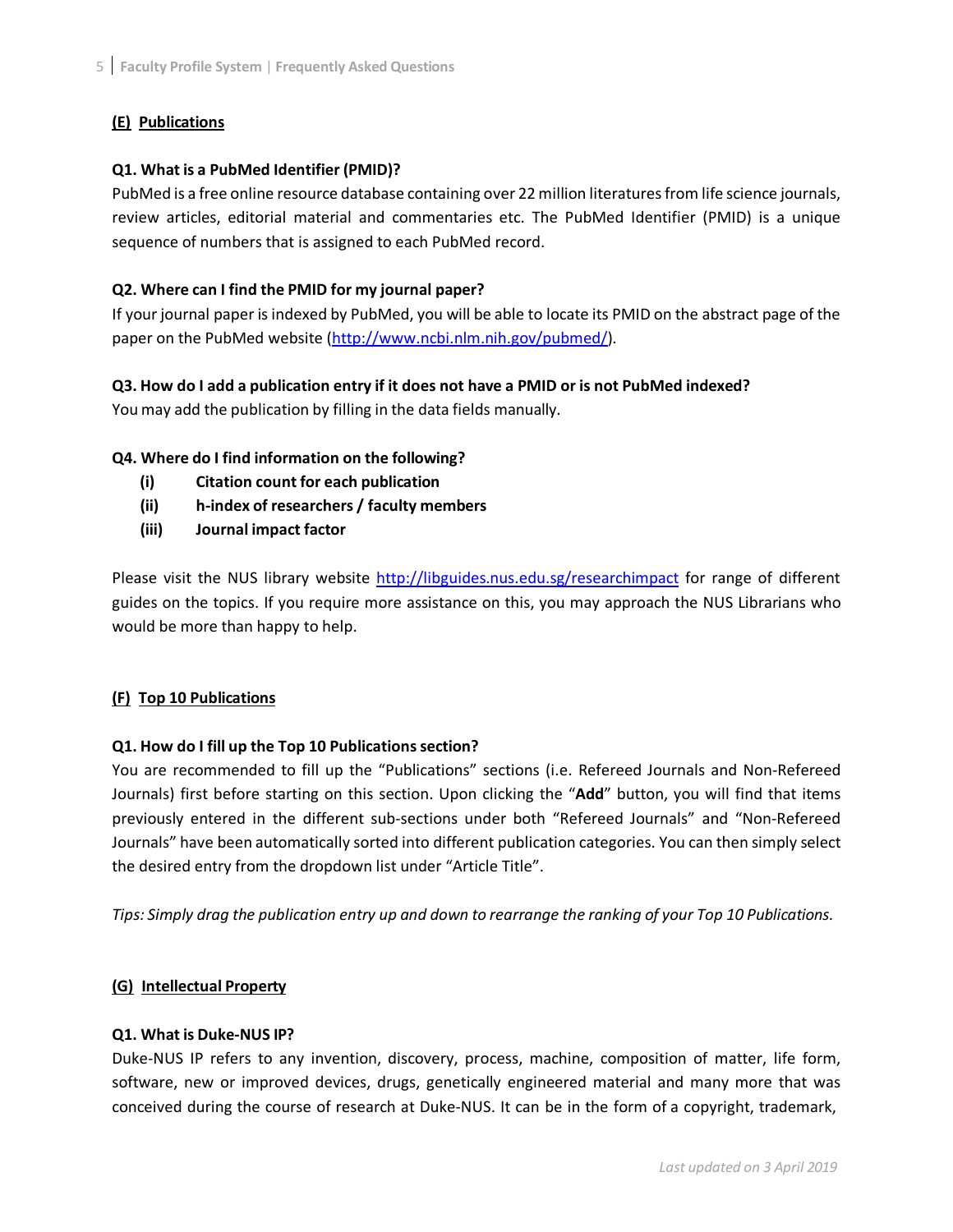know-how, invention disclosure or patent whereby Duke-NUS funding and resources were utilized and at least one of the inventors listed Duke-NUS as his/her academic affiliation. The "Other IP" section allows you to add and manage any other IP which is not affiliated to Duke-NUS.

# **Q2. What information isrequired for the "Registration/Publication Number" field?**

Please enter the registration number for your trademark/copyright or patent grant/award number issued by the respective patent offices.

# **Q3. Which Country should I select for my Patent Cooperation Treaty (PCT) orregional (e.g.the European Union (EU)) patent applications?**

PCT patents filed through the World Intellectual Property Organization (WIPO) or regional patents filed by European Patent Office (EPO) are not restricted to a particular country. For such entries, please select "Others" in the "Country" list.

# **(H) Conferences And Speaking Invitations**

# **Q1. Under the sub-section "Conferences without Presentation", do I only include conferences which I was invited to by the organizer?**

No, you may include any conference which you attended, regardless of whether you were invited or sponsored by the organizer, paid from your own or institution funding or even those that did not charge conference fees.

# **(I) Collaborations With Local And OverseasInstitutions**

### **Q1. What do I input in the field "Name of Collaboration"?**

Please provide the title ofthe research project which you collaborated on with your external collaborators from other institutions.

### **Q2. Under the "Collaborator" section, what does it mean by "Named as a PI, Co-PI or Co-I in a grant?"**

Please only select the option "Yes" if you are a Principal Investigator, Co – Principal Investigator or Co – Investigator in the research grant awarded for the project. Please also proceed to fill in the "Funding Agency" box, if applicable.

### **(J) Download APT-CV Print Out**

# **Q1. Am I able to remove any irrelevantsections of the CV from the downloadable print out?**

No, please do not remove any section from the the downloaded CV. The CV is in accordance to the CV format required for submission to the AP / APT Committee.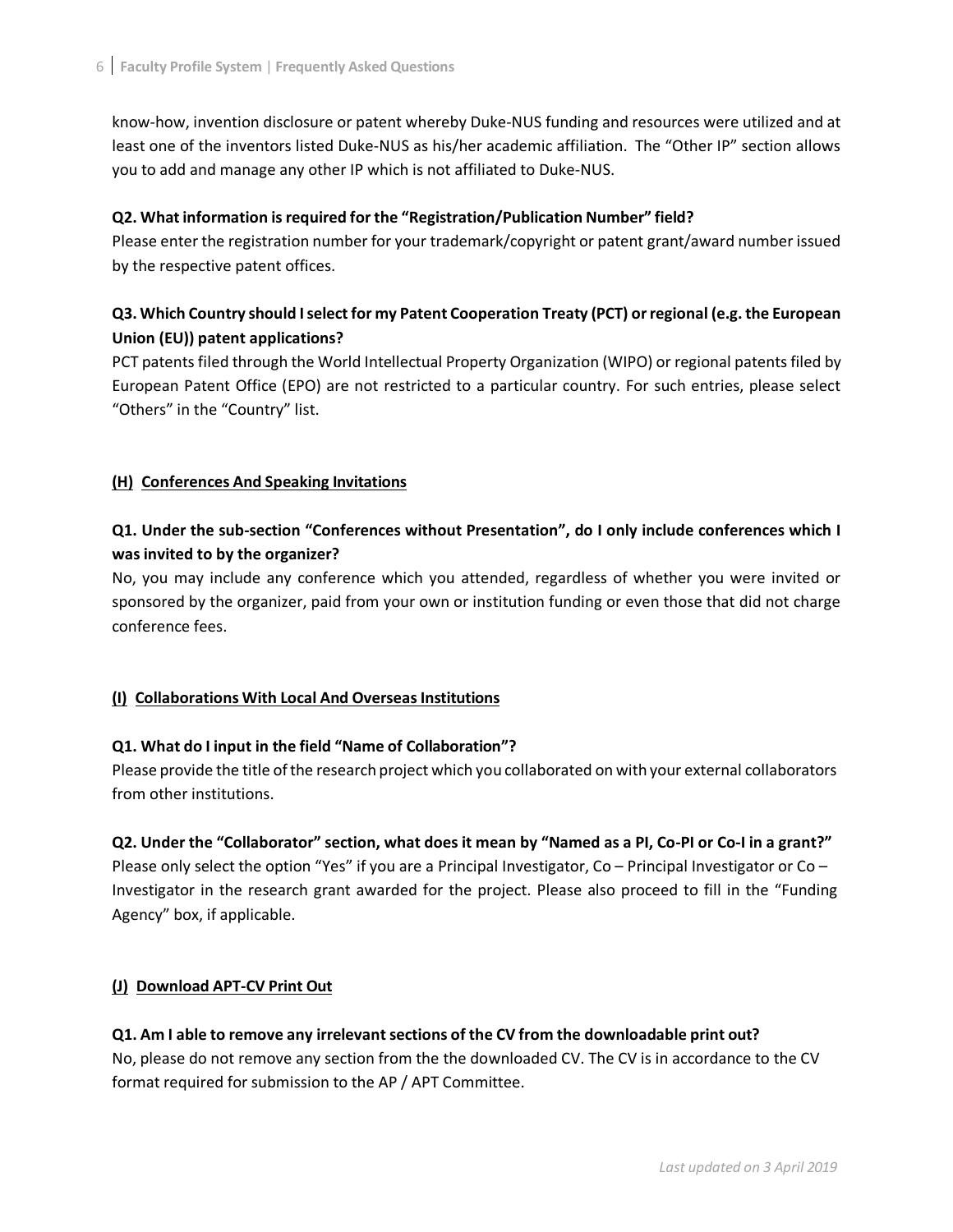# **Q2. How do I edit the content from the downloadable CV print out?**

While the content of the CV can be edited through the FPS, editing directly on the downloadable CV is not encouraged. However if you must, you can do so by downloading the WORD copy of the CV and do the edits manually. The PDF version of the CV is a static template and hence it is non-editable.

# **Q3. Why are there 2 versions of downloadable CV [i.e. CV (for submission to AP/APT) and CV (for submission to AC)]? Which do I download for submission?**

Please download the "CV (for submission to AP/APT)" for submission directly for AP / APT Committee through the Research Affairs Department (RAD). For appointments through Office of Clinical, Academic and Faculty Affairs, please download and submit both versions of the CV [ie. CV (for submission to AP/APT) and CV (for submission to AC)].

If you have other queries or would like to give feedback on the FPS, please drop us an email at **[fps.help@duke-nus.edu.sg, a](mailto:fps.help@duke-nus.edu.sg)ccompanied with your name and contact number.**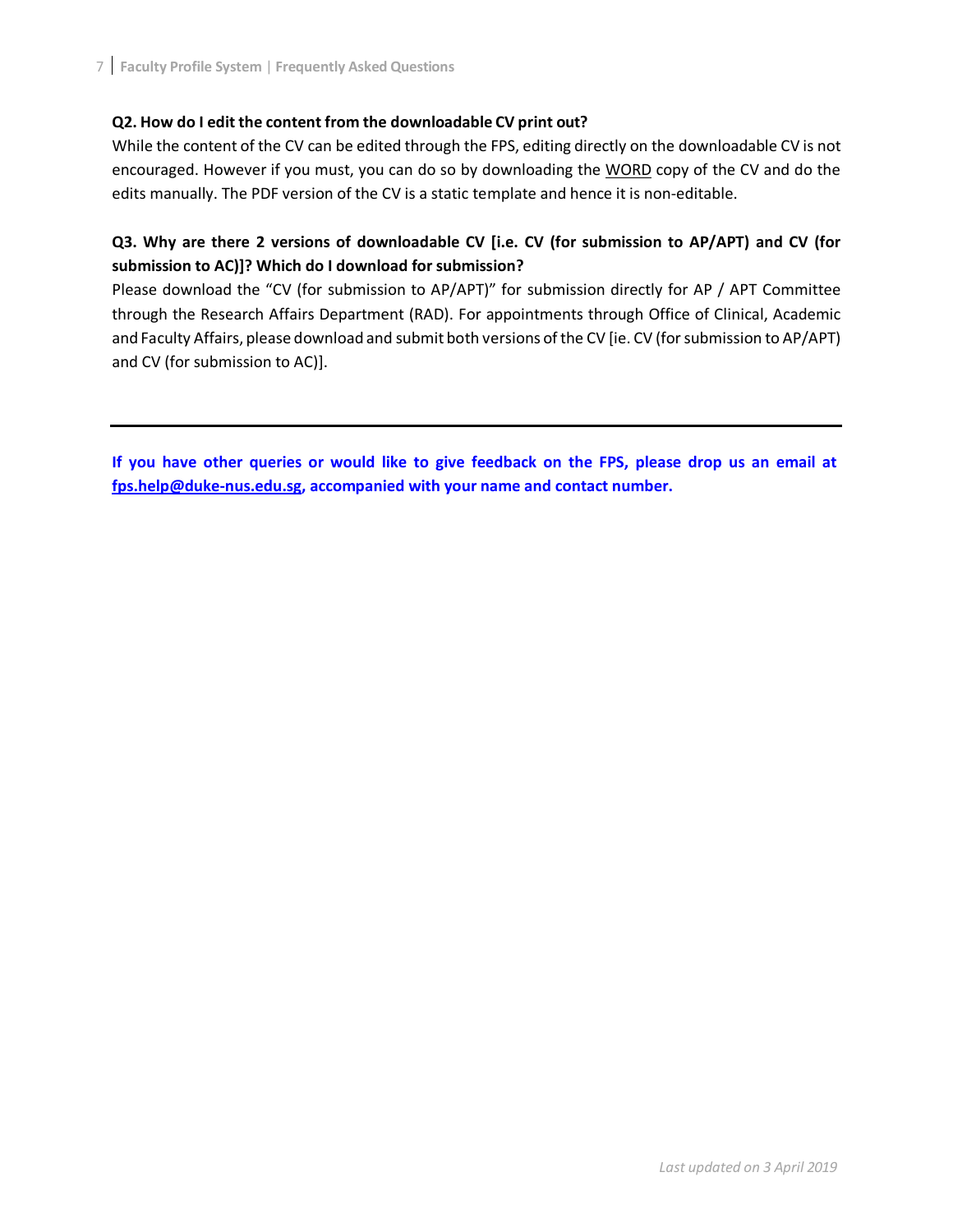# **Guide to Assign Viewing / Viewing & Editing Rights to Other Users**

- 1. Please login at: https://inetapps.duke-nus.edu.sg/fps/home/#/
- 2. Click on **Account Authorisation.**



3. Click on **My Faculty Profile** to assign your individual viewing / editing rights to other users.

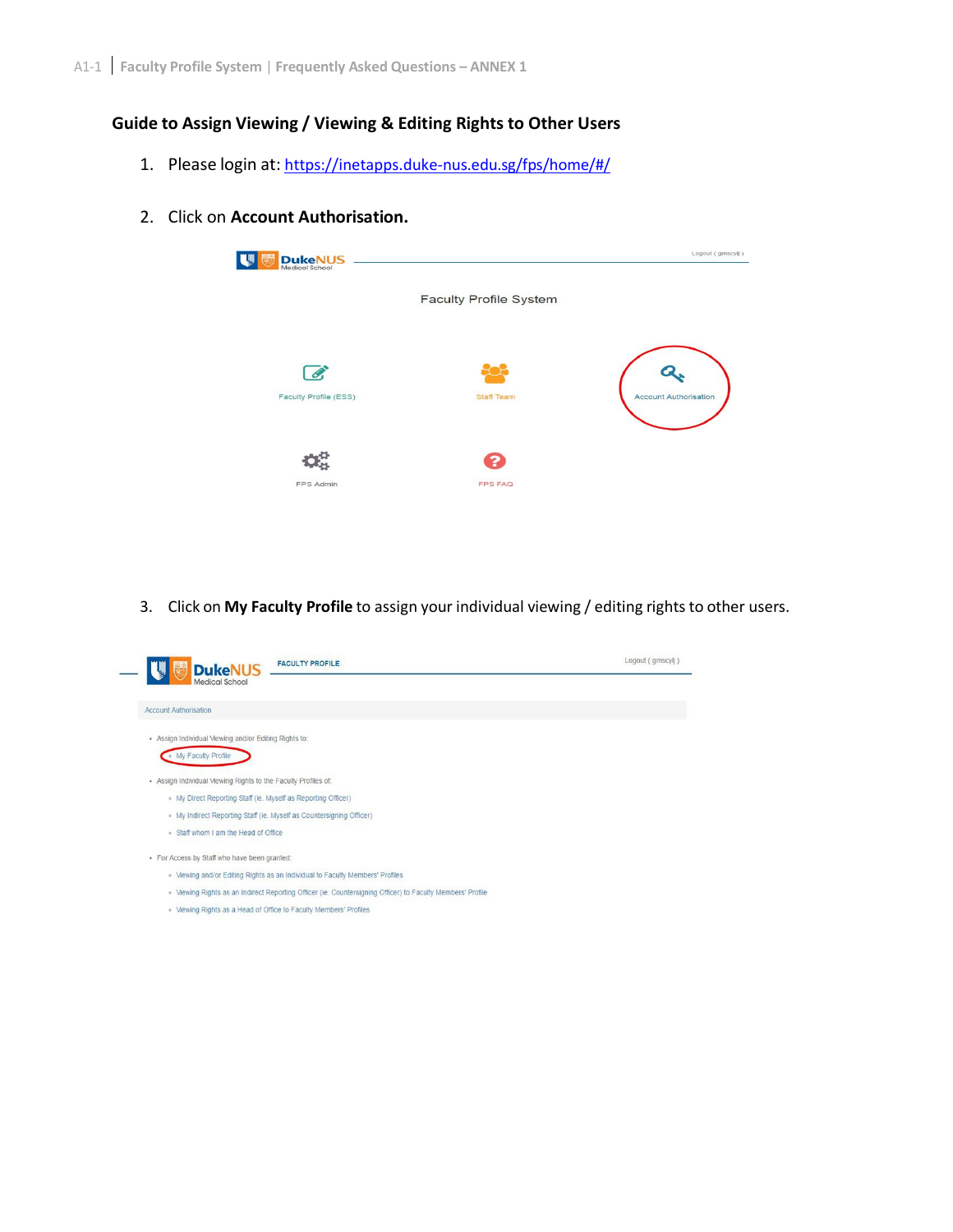4. Click on green **Add Individual** button to add assigned viewer / editor.

|                |                                            | Account Authorisation / Assign Individual Viewing and/or Editing Rights to My Faculty Profile                           |                      |                          |                |
|----------------|--------------------------------------------|-------------------------------------------------------------------------------------------------------------------------|----------------------|--------------------------|----------------|
|                |                                            | sase be reminded to only share profiles of your reporting staff strictly when necessary and for business purposes only. |                      |                          |                |
|                | Add Individual                             |                                                                                                                         |                      |                          |                |
|                |                                            |                                                                                                                         |                      | Search                   | $\alpha$       |
|                |                                            |                                                                                                                         |                      |                          |                |
|                |                                            |                                                                                                                         |                      |                          |                |
| S/N            | Assigned Viewer (Staff Number) $\doteqdot$ | Assigned Viewer (Staff Name) $\Leftrightarrow$                                                                          | Read Access $\doteq$ | Write Access $\doteqdot$ |                |
| $\overline{1}$ | 34661                                      | Fukunaga Akinari                                                                                                        | Yes                  | Yes                      | $\pmb{\times}$ |
| $\overline{2}$ | 39546                                      | Angelo Gerolamo                                                                                                         | Yes                  | Yes                      | $\pmb{\times}$ |

5. Enter **Staff number** of the assigned viewer / editor. Select the corresponding staff's name from the drop-down menu.

| Logout ( amscyli )<br><b>FAQUE TV DOOFILE</b>                                                               |    |  |
|-------------------------------------------------------------------------------------------------------------|----|--|
| Add Individual                                                                                              | X. |  |
| Staff Number of Assigned Viewer*                                                                            |    |  |
| 10001                                                                                                       |    |  |
| <b>10001 - Ling Ling</b>                                                                                    |    |  |
| Yes                                                                                                         |    |  |
| <b>Write Access</b>                                                                                         |    |  |
| Yes                                                                                                         |    |  |
| Note: An email notification will be sent to the Assigned Staff informing them of this assignment of rights. |    |  |
| Save<br>Close                                                                                               |    |  |
| 801598<br>$\overline{3}$<br>Jen Manchu<br>Yes<br>×                                                          |    |  |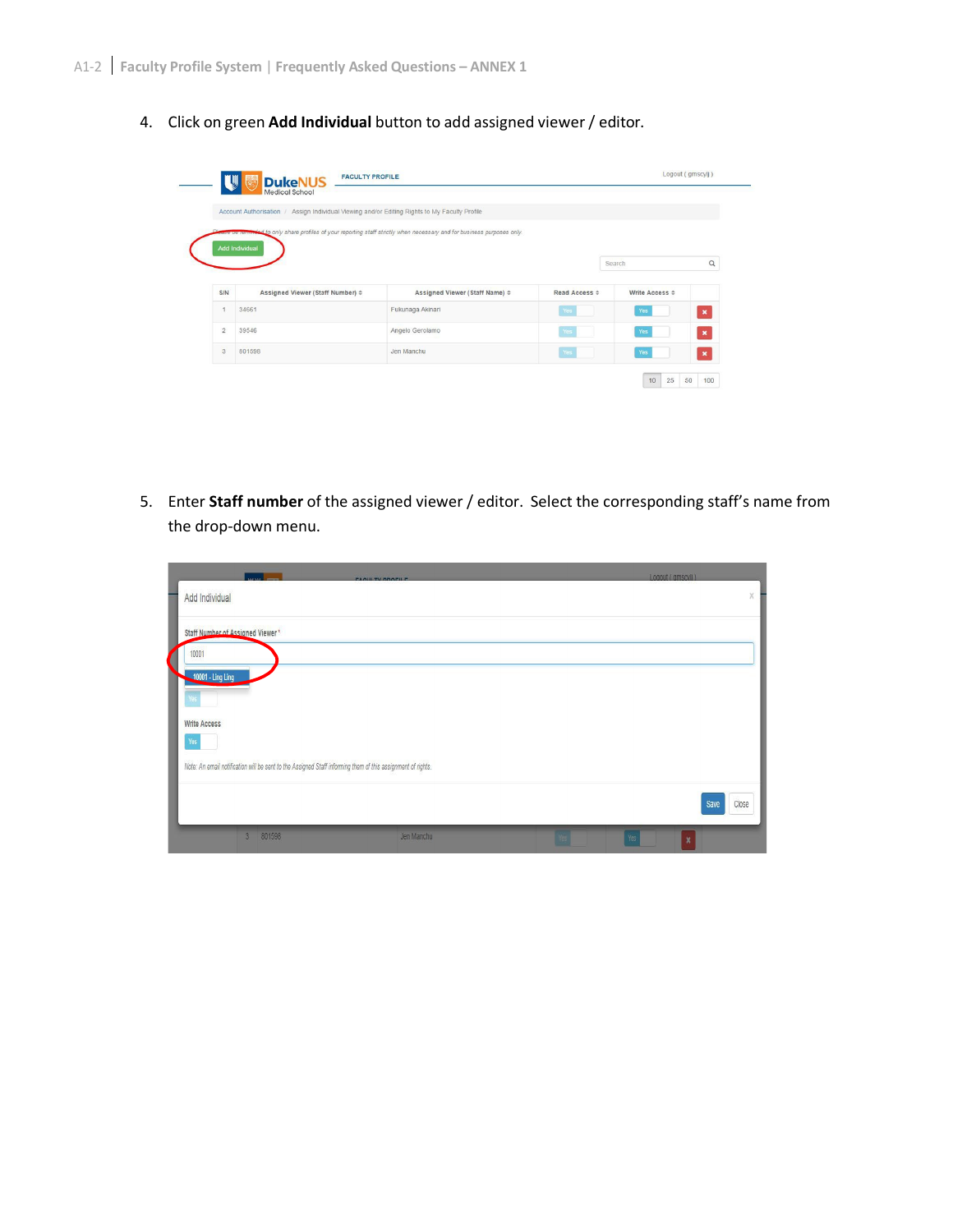6. You can turn the Write Access (Editing function) on or off by sliding the button. Click "Save".

|                                          |                          | <b>FAALL TV BBAFILE</b>                                                                                     |            | Logout ( amscyli )      |            |
|------------------------------------------|--------------------------|-------------------------------------------------------------------------------------------------------------|------------|-------------------------|------------|
| Add Individual                           |                          |                                                                                                             |            |                         | $\ddot{x}$ |
| Staff Number of Assigned Viewer*         |                          |                                                                                                             |            |                         |            |
| 10001                                    |                          |                                                                                                             |            |                         |            |
| 10001 - Ling Ling<br>Write Access<br>Yes |                          | Note, An email notification will be sent to the Assigned Staff informing them of this assignment of rights. |            |                         |            |
|                                          |                          |                                                                                                             |            | Save                    | Close      |
|                                          | 801598<br>$\overline{3}$ | Jen Manchu                                                                                                  | <b>Yes</b> | Yes<br>$\boldsymbol{x}$ |            |

7. A green banner will appear at the top of your screen when the Staff has been successfully added to your list of assigned viewers.

|                | <b>FACULTY PRONILE</b><br><b>DukeNUS</b><br>Medical School                                    | Successfully added.                                                                                                       |                               | Logout (gmscylj)      |                |
|----------------|-----------------------------------------------------------------------------------------------|---------------------------------------------------------------------------------------------------------------------------|-------------------------------|-----------------------|----------------|
|                | Account Authorisation / Assign Individual Viewing and/or Editing Rights to My Faculty Profile |                                                                                                                           |                               |                       |                |
|                |                                                                                               | Please be reminded to only share profiles of your reporting staff strictly when necessary and for business purposes only. |                               |                       |                |
|                | Add Individual                                                                                |                                                                                                                           |                               |                       |                |
|                |                                                                                               |                                                                                                                           |                               |                       |                |
|                |                                                                                               |                                                                                                                           |                               | Search                | $\alpha$       |
| S/N            | Assigned Viewer (Staff Number) $\Leftrightarrow$                                              | Assigned Viewer (Staff Name) $\Leftrightarrow$                                                                            | Read Access $\Leftrightarrow$ | Write Access $\doteq$ |                |
| $\overline{1}$ | 10001                                                                                         | Ling Ling                                                                                                                 | Yes                           | Yes                   | $\pmb{\times}$ |
| $\overline{2}$ | 34661                                                                                         | Fukunaga Akinari                                                                                                          | Yes                           | Yes                   | $\pmb{\times}$ |
| 3              | 39546                                                                                         | Angelo Gerolamo                                                                                                           | Yes                           | Yes                   | $\pmb{\times}$ |

8. The newly added authorized individual will be listed in the table together with all other authorized individuals, outlining their corresponding rights.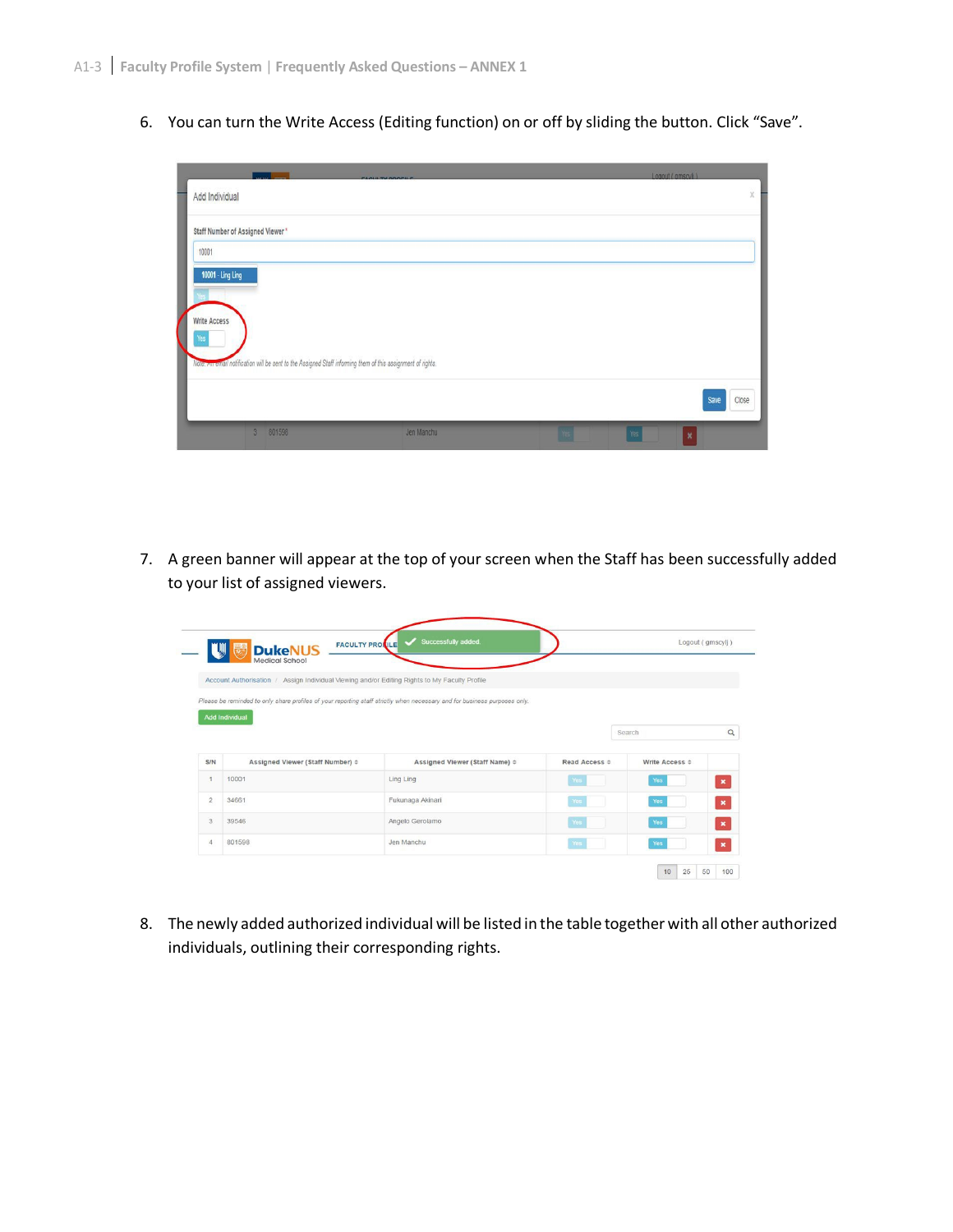# **Guide for Authorised User to View and/or Edit Faculty Members/Research Staff's CV Information**

- 1. Please login to: https://inetapps.duke-nus.edu.sg/fps/home/#/
- 2. Click on **Account Authorisation**.

| <b>DukeNUS</b><br>Medical School |                               | Logout (gmscylj)             |
|----------------------------------|-------------------------------|------------------------------|
|                                  | <b>Faculty Profile System</b> |                              |
| I<br>Faculty Profile (ESS)       | <b>Staff Team</b>             | <b>Account Authorisation</b> |
| FPS Admin                        | <b>FPS FAQ</b>                |                              |

3. Click on "Viewing and / or Editing Rights as an Individual to Faculty Members' Profiles" to view / view & edit other Faculty Members' CV information.